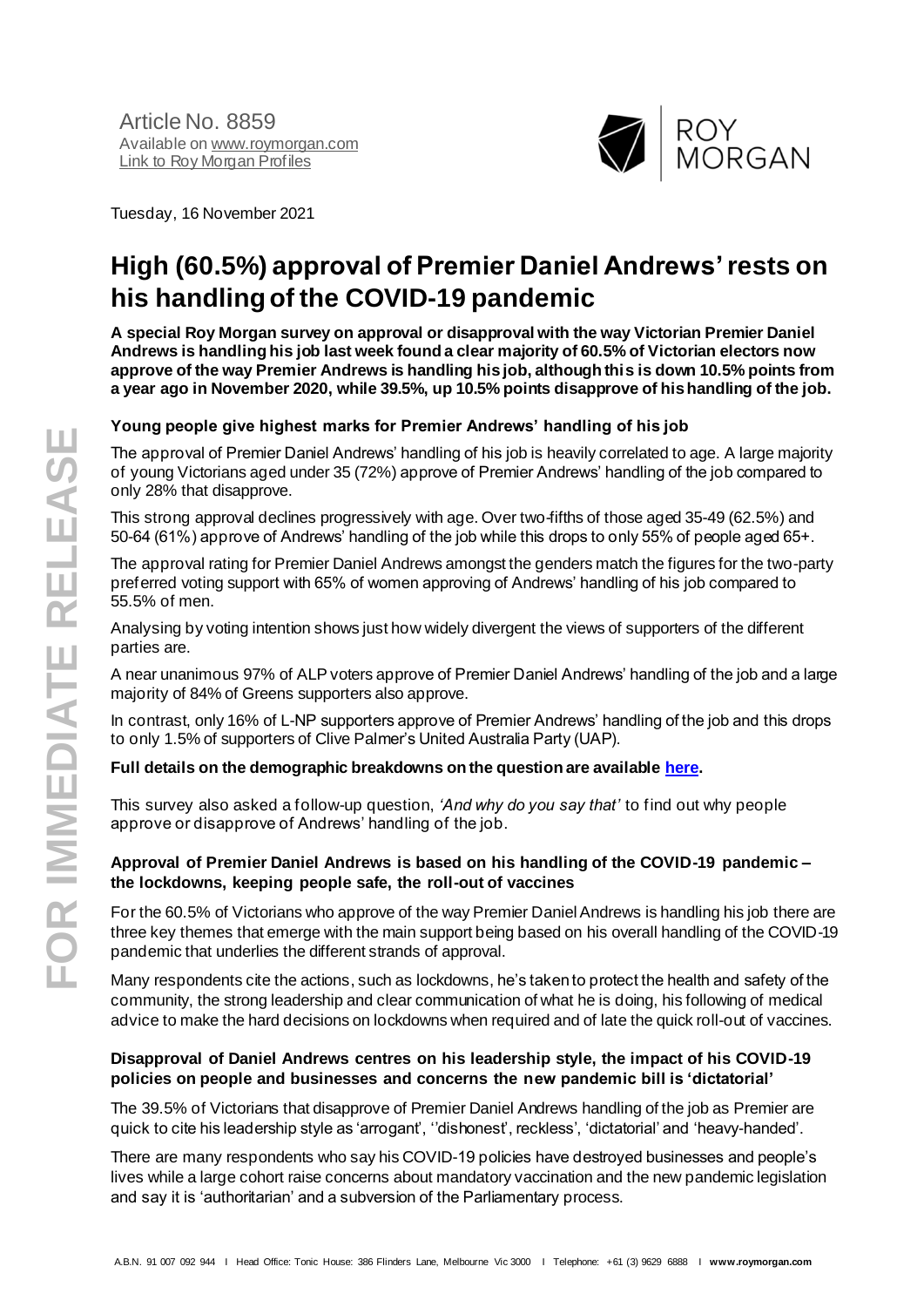#### **Michele Levine, CEO Roy Morgan, says it is the communication and leadership skills displayed by Premier Daniel Andrews that have won praise from the majority of Victorians who approve of the way he's handling his job:**

*"Victorians have endured what by many accounts is the world's longest lockdown of nearly nine months over the last two years and finally emerged from a record sixth lockdown less than a month ago in late October 2021.*

*"Despite the time spent confined to their homes – twice as long as anywhere else in Australia – Victorians have largely stuck to their political allegiances. Premier Daniel Andrews has the approval of 60.5% of Victorian electors for his handling of the job compared to 39.5% who disapprove.*

*"Approval for Andrews is down by 10.5% points from the same time a year ago [\(the last time Roy](http://www.roymorgan.com/findings/8568-roy-morgan-survey-on-voting-intention-and-approvals-in-victoria-november-12-2020-202011111454)  [Morgan surveyed Victorian electors on these questions](http://www.roymorgan.com/findings/8568-roy-morgan-survey-on-voting-intention-and-approvals-in-victoria-november-12-2020-202011111454)). However, despite the drop in personal approval there has been little change to the two-party preferred result in Victoria with the ALP 58% (down 0.5% points from November 2020) continuing to hold a clear election-winning lead over the L-NP 42% (up 0.5% points).*

*"Incredibly for Andrews, 97% of ALP supporters approve of the job he has done as Premier compared to only 16% of L-NP supporters. Unsurprisingly, it is supporters of Clive Palmer's United Australia Party who are least keen on Andrews – only 1.5% approve of his handling of the job.*

*"The reasons expressed by those who approve of the job he's doing credit his overall handling of the pandemic for maintaining their support. They say he has made the unpopular decisions when he had to and he didn't give into pressure to avoid lockdowns just for an easy way out.*

*"They have felt secure in the strong leadership he has provided during the pandemic and feel his communication skills have shone via a consistent tone and sticking to the facts. Andrews has been 'following the health advice' throughout and this is appreciated by many respondents.*

*"In contrast, those who disapprove of the job Premier Andrews' has been doing have a far different view on his leadership and communication skills. They accuse Premier Andrews of being 'arrogant', 'reckless', 'dictatorial' and 'dishonest'. They say he lies, refuses to answer questions and is too self-righteous to listen to the people of Victoria.*

*"Those opposed blame the lockdowns imposed by Premier Andrews for putting people out of businesses, leading to increased loneliness and the destruction of people's livelihoods. They claim he 'avoids responsibility' and has left a 'trail of lies and debt'.*

*"There are also many in the 'anti-Andrews' camp who are staunchly opposed to vaccination mandates and the proposed new pandemic emergency legislation which they say is being brought because he is power-hungry and needs to be in control.*

*"The two groups have widely divergent views on Premier Andrews and seem firmly entrenched in their beliefs. Although the next Victorian State Election is more than one year away it appears there will be little shifting the views of many Victorians over the next year.*

*"On present trends these results suggest the Victorian State Government will be easily elected to a third term next November and the task facing new Opposition Leader Matthew Guy appears to be a tough one to avenge his record defeat three years ago in 2018."*

This special Roy Morgan Snap SMS survey was conducted with a Victoria-wide cross-section of 1,357 Victorian electors aged 18+ conducted on Wednesday November 10, 2021.

**For further comment or more information contact: Michele Levine 0411 129 093 or Gary Morgan 0411 129 094 or email** [askroymorgan@roymorgan.com](mailto:askroymorgan@roymorgan.com).

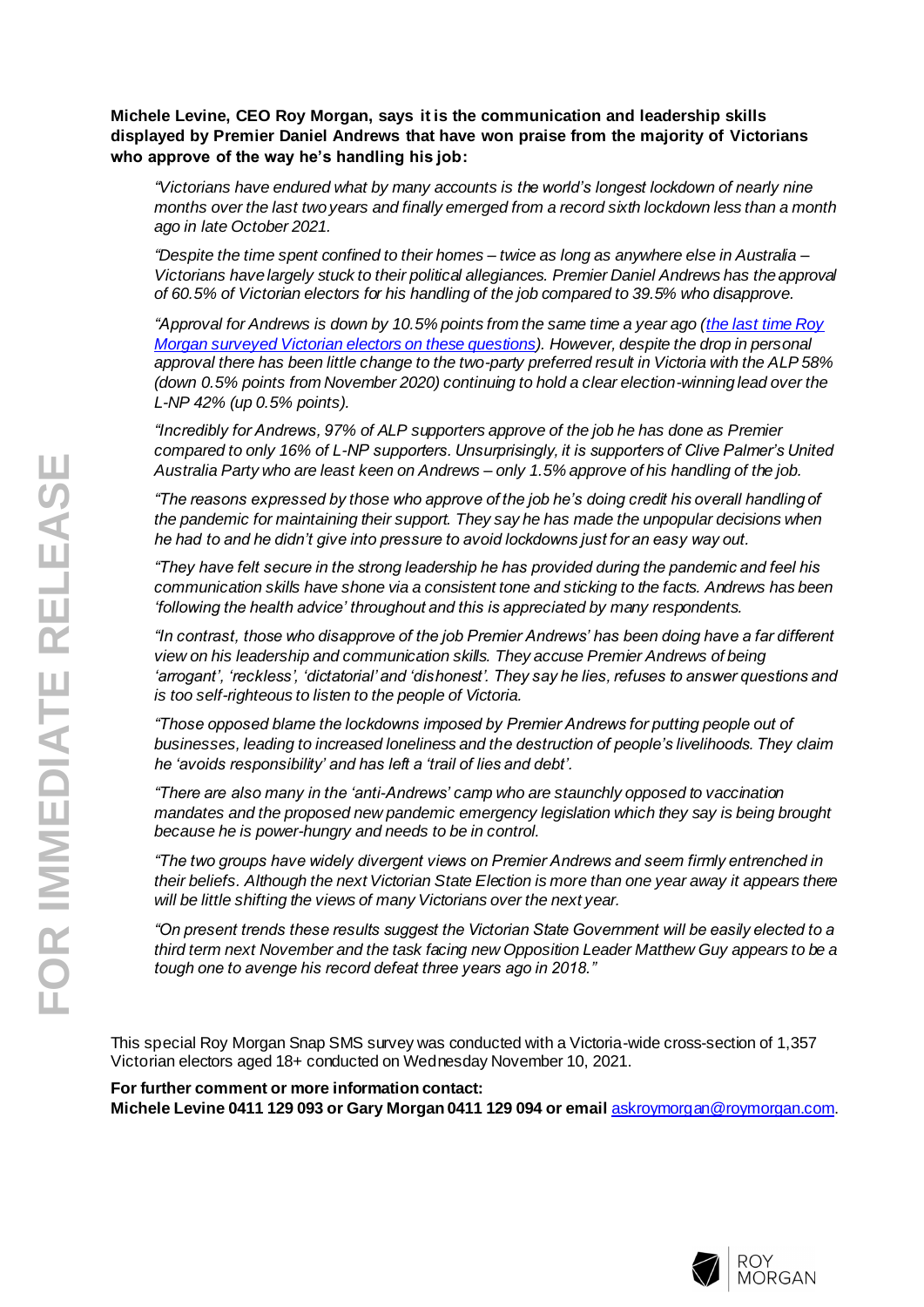### **Question 3: Verbatim responses for why people approve or disapprove of Premier Andrews**

Respondents who were asked whether they approve or disapprove of the way Premier Daniel Andrews is handling his job were then asked: *"And why do you say that?"*

#### **Approval of Premier Daniel Andrews is based on his handling of the COVID-19 pandemic – the lockdowns, keeping people safe, the roll-out of vaccines**

For the 60.5% of Victorians who approve of the way Premier Daniel Andrews is handling his job there are three key themes that emerge with the main support being based on his overall handling of the COVID-19 pandemic that underlies the different strands of approval.

Many respondents cite the actions, such as lockdowns, he's taken to protect the health and safety of the community, the strong leadership and clear communication of what he is doing, his following of medical advice to make the hard decisions on lockdowns when required and of late the quick roll-out of vaccines.

The main theme revolves around the Premier's overall handling of COVID-19 and being prepared to make the hard decisions on lockdowns to keep people safe:

*"His handling of COVID-19."*

*"COVID is finally sorted thanks to his leadership."*

*"He has prioritised health during the pandemic and supported businesses with grants."*

*"Lockdowns were hard, but we managed and I'm eternally grateful for his leadership."*

*"He learned from his initial mistakes, protected Victorians with lockdowns, and then opened up when it was safe to do so."*

*"The COVID lockdowns worked and he was prepared to make the tough choices."*

*"Because each and every one of the lockdowns was the right thing to do."*

*"Even with so much pressure to end lockdowns he has done a fantastic job to keep everyone safe throughout this pandemic."*

*"I felt protected during the COVID outbreaks due to the lockdowns."*

*"Because it's a dangerous global pandemic that by his leadership we have managed mostly to avoid."*

*"I feel like our state would have been much worse off without his leadership."*

*"He cares about people and keeping them alive."*

*"Andrews has protected us from the brunt of the pandemic. Although the lockdown was awful, the alternative was worse. See Italy, New York etc. etc."*

*"He quite literally saved 65,000 lives by making the difficult choices of lockdowns."*

*"He made the decisions to go into reoccurring lockdowns when needed. These lockdowns ultimately meant Victoria stayed safe while other states dragged their feet and made excuses."*

*"Why wouldn't I? No on else has represented Victoria during the pandemic to compare to."*

Another key them for those approving of his handling of the job as Premier is his strong and decisive leadership including clear and concise communication on what he is doing:

*"He has provided strong leadership and provided straight communication on what he's up to."*

*"Strong leadership throughout the pandemic."*

*"Strong and decisive leadership has under-pinned his pandemic response."*

*"Solid and reliable leader and gets things done."*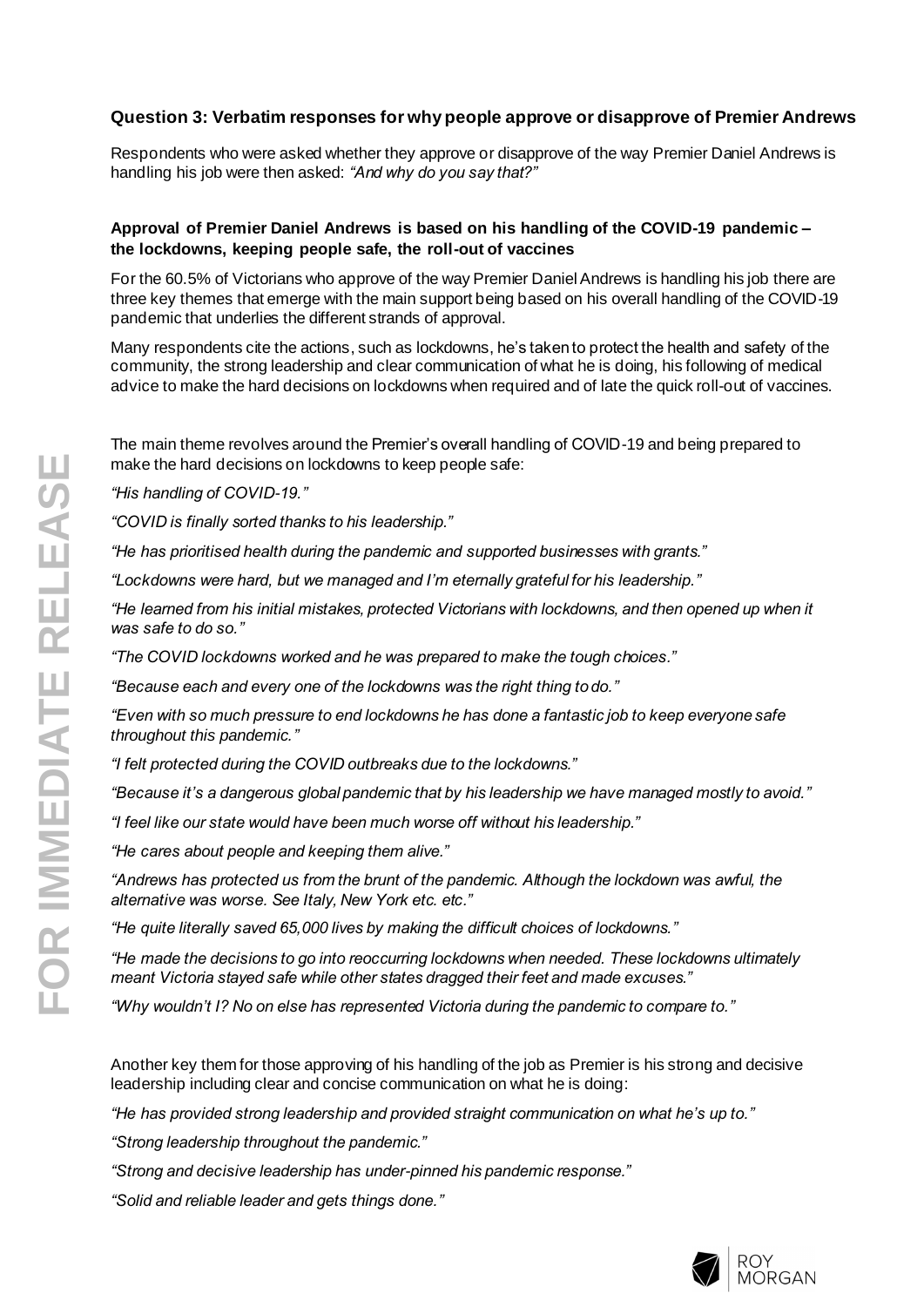*"Constant and consistent communication all based on facts and science."*

*"Good communication and basing decisions on protecting the health of the community."*

*"Essentially he has shown leadership over the past two years during the pandemic without obvious support federally. We are not out of the woods but carte blanche controls may not be the solution for future events."*

*"He has shown true leadership when the state needed it the most."*

*"His leadership throughout the pandemic has been based on making the right choices, not the popular choices, to keep people safe."*

*"I feel like our state would be much worse off without his leadership."*

*"Andrews has shown leadership throughout the past twenty months."* 

A key part of the successful response to the pandemic has been for Premier Andrews to follow the medical advice closely and this is exemplified by the success of the vaccine rollout:

*"Premier Andrews gets good health advice and he follows it."*

*"He finds things out and actually listens. He acts on scientific advice and is consistent and explains things. He doesn't lie and has a little humility in complete contrast to the Prime Minister."*

*"He has consistently listened to the health advice when handling COVID problems and he does not bad mouth other politicians at the same time."*

*"He follows the health advice of those who are more educated in that area than himself."*

*"He has stuck by the health advice and hasn't buckled to any other criticism. I strongly approve."*

*"He has made the tough decisions not popular with some but for the betterment of the whole state. He has maintained his support of the health experts' advice."*

*"He has been focused, prepared to accept evidence-based, authentic and genuine health advice."*

*"He puts people's health first, has given constant updates, and is using the best medical advice available to underpin his policies."*

*"He has adhered closely to the scientific and health advice."*

*"Because he has managed to get over 80% of eligible Victorians vaccinated, he has re-opened without numbers going and up and he has shown leadership throughout, even when unpopular."*

*"He has kept us safe and tried his hardest to boost vaccination rates – and also fronted up every day to provide updates whether he has good news or not."*

*"Because he has managed not to overwhelm hospitals until the vaccination rate is up."*

*"He has handled the vaccination rollout in Victoria well."*

*"His rapid response to COVID and mandating of vaccination is important and has saved many lives."*

*"I'm very happy with the way he has handled vaccination."*

*"He puts people before dollars. He has been direct and clear and his insistence on vaccination is warranted and it has prevented the collapse of our health system."*

*"He's taken a hard-line with anti-vaxxers and locking out the unvaccinated which is good."*

*"Vaccine mandates."*

*"He's kept us safe: Rolling out the vaccine, mask wearing, and lockdowns. Puts the PM to shame."*

*"He's managed a poor federal vaccine rollout as best as the Victorian Government could and we now have high vaccination rates to keep Victorians safe during a global pandemic."*

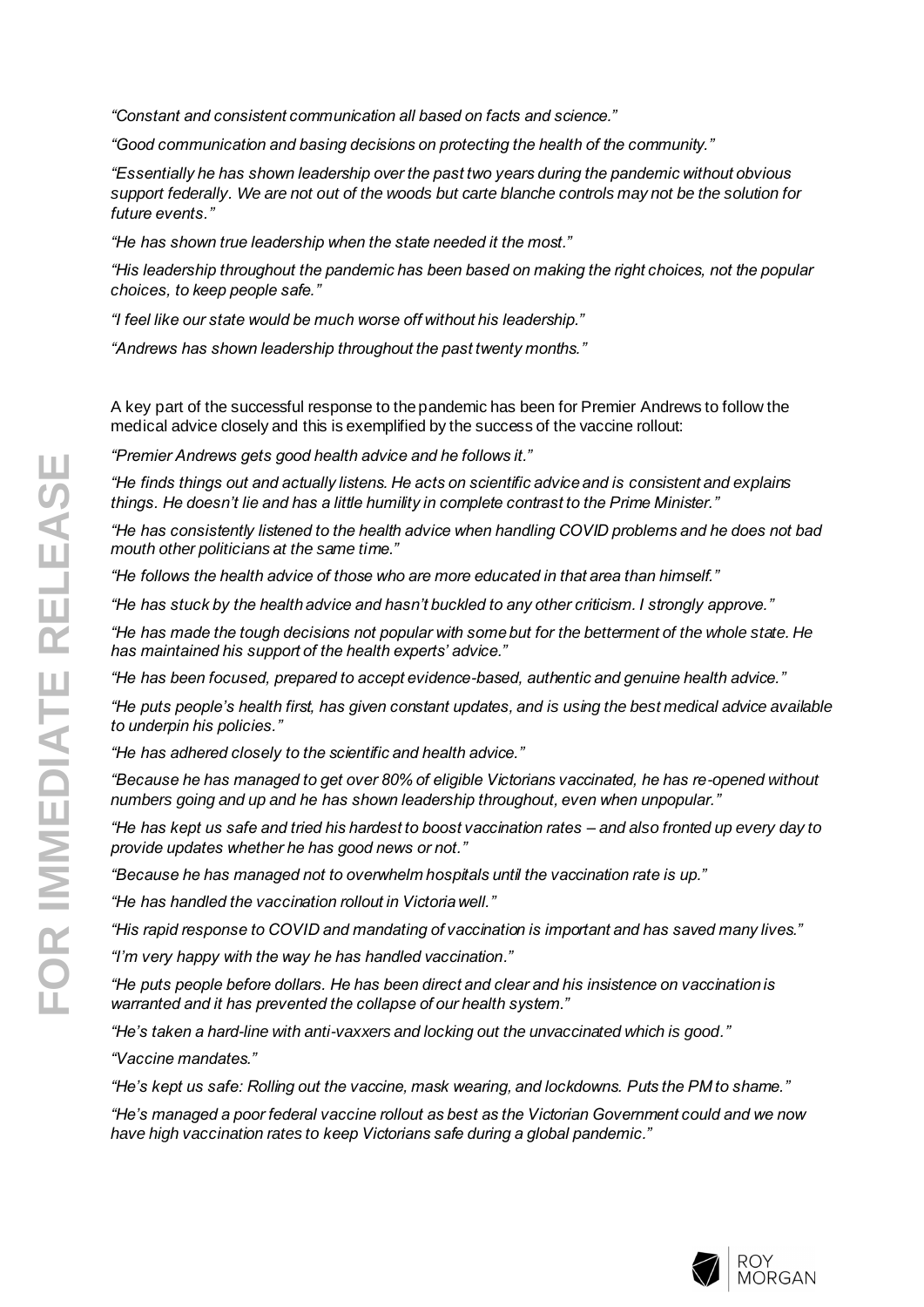#### **Disapproval of Daniel Andrews centres on his leadership style, the impact of his COVID-19 policies on people and businesses and concerns the new pandemic bill is 'dictatorial'**

The 39.5% of Victorians that disapprove of Premier Daniel Andrews handling of the job as Premier are quick to cite his leadership style as 'arrogant', ''dishonest', reckless', 'dictatorial' and 'heavy-handed'.

There are many respondents who say his COVID-19 policies have destroyed businesses and people's lives while a large cohort raise concerns about mandatory vaccination and the new pandemic legislation and say it is 'authoritarian' and a subversion of the Parliamentary process.

A large share of those who disapprove of Premier Andrews' handling of the job are against his leadership style calling it 'arrogant', 'dishonest', 'reckless', 'secretive', 'heavy-handed' and 'dictatorial':

*"I feel he has become quite arrogant and not in touch with how the real people and battlers live."*

*"He's a condescending and arrogant person and doesn't come across as caring about the people of Victoria."*

*"I think he has made so many mistakes himself then lies about things so he isn't blamed. He can't be trusted and I'm very scared of his need to control things and his arrogance."*

*"He's too arrogant, too self-righteous and not listening to the people of Victoria."*

*"He is dishonest, arrogant and refuses to answer questions."*

*"He's arrogant and power-hungry and has never had a real job in his life and has no idea about how people with real jobs and businesses have been affected by his stupid lockdowns."*

*"I think he's secretive, arrogant and treats people like they're fools. He's also power-hungry and a bully."*

*"Complete incompetence and dishonesty. He has no accountability whatsoever."*

*"Because it seems his government is dishonest and corrupt."*

*"Dishonest."*

*"He is very dishonest. He lied about the East-West link, lied about the red shirts and lied about who made the final decision on the hotel quarantine and the branch stacking."*

*"He's secretive, dishonest, incompetent, power-hungry and unaccountable."*

*"He's dishonest and has left a trail of lies and debt."*

*"Dishonesty shown from the red shirts on. No trust in him and his failed memory excuses."*

*"He's made reckless decisions."*

*"He is secretive and he can never remember anything and hence avoids responsibility."*

*"His handling of the pandemic, lack of accountability and transparency, media-posturing, his demeaning way of treating the public, and too heavy-handed in policy decisions."*

*"I think he is too heavy handed in some of his decisions."*

*"He is a dictator."*

*"He's acting like a dictator."*

*"He's too dictatorial."*

*"He appears to run the state as a dictator."*

*"He's a dictator and wants more power."*

*"He's dictatorial and doesn't consider regional areas."*

*"We are supposed to live in Australia which should be free of dictatorships."*

*"He is an authoritarian wannabe communist dictator."*

*"He is trying to get all the power to himself, like a dictatorship."*

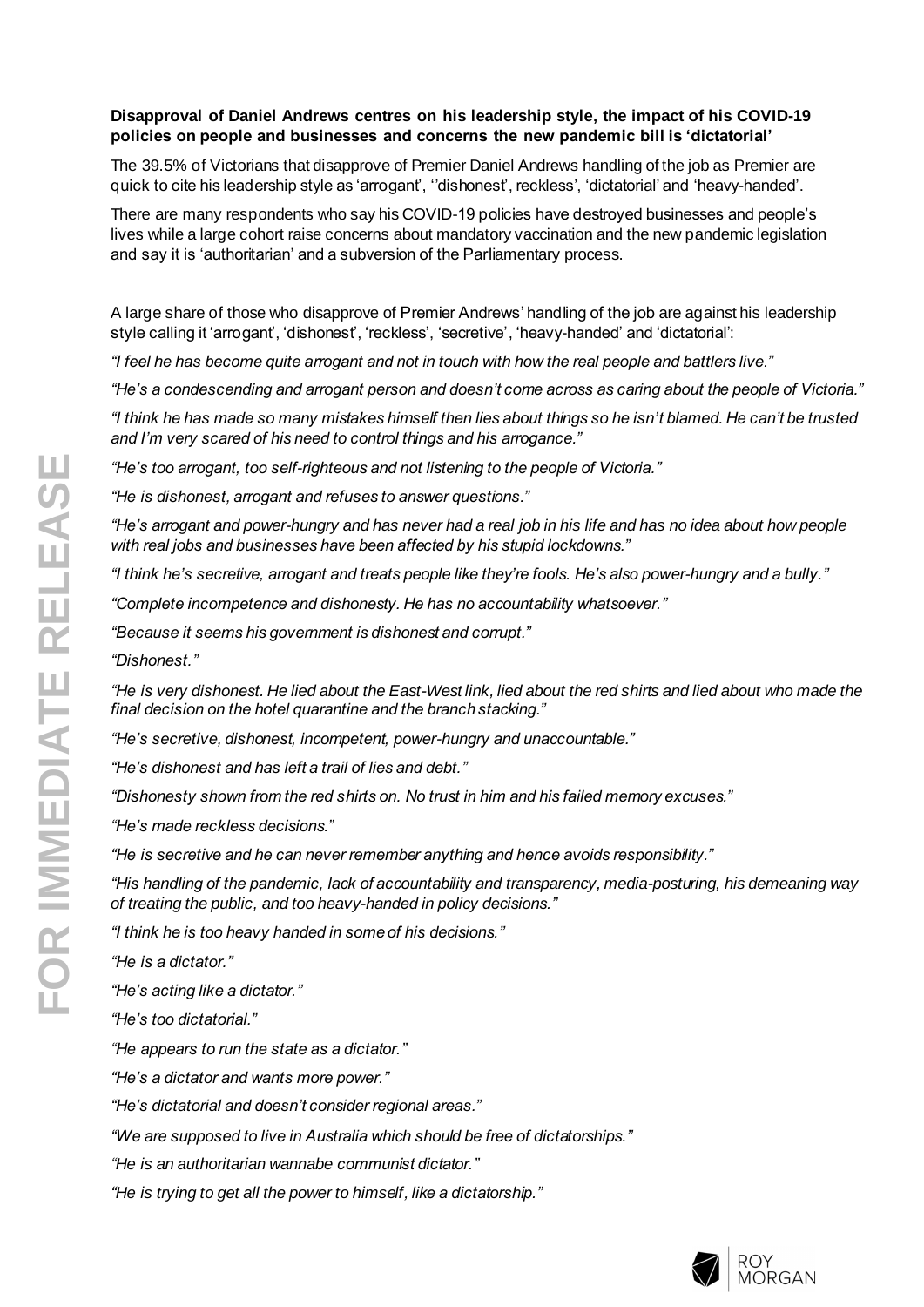Many other respondents refer directly to the COVID-19 policies, such as lockdowns, that have destroyed businesses, and people's lives over the last two years:

*"There have been too many hard lockdowns and too many inconsistent decisions that appeared to favour colleagues."*

*"He has messed up the COVID response this year with too many lockdowns. More freedoms should have been permitted outside instead of these hard lockdowns."*

*"His handling of COVID, the lockdowns have been disastrous. The rules have often been confusing and inconsistent."*

*"The lockdowns in Victoria went on for far too long."*

*"Victoria has had the world's longest lockdown, the highest number of deaths in Australia and the most businesses broken."*

*"His approach to the COVID-19 pandemic has been all wrong. He prioritised policing over public health, particularly the lockdown of public health towers which was a huge error on his part and further compounded by his later disproved claim that it had come at the order of the CHO – it hadn't."*

*"There have been too many total lockdowns. They should have been more Local Government Area specific."*

*"Too many lockdowns impacting not only the metro area by also regional zones where there were no cases detected! Blanket state closures have caused many local businesses to close permanently."*

*"I though he handled the extended Melbourne lockdown poorly."*

*"Excessive lockdowns and now cover-ups of branch stacking."*

*"The COVID lockdown mess."*

*"These lockdowns have killed so many more people than the virus did. Through suicide, loneliness of the elderly who couldn't have family visit. Businesses dying and never being able to open again. People losing their jobs and livelihoods."*

The other broad theme to emerge is opposition to the new pandemic legislation as well as mandatory vaccination policies which are variously described as 'authoritarian' and 'dictatorial':

*"The current pandemic legislation and his apparent lack of listening to others."*

*"He's power-mad trying to pass legislation to have permanent pandemic powers even with 0 cases."*

*"The new legislation he is trying to get through Parliament."*

*"The pandemic legislation is an undemocratic power grab. Australia is not a communist/socialist country."*

*"He is running Victoria without the backing of Parliament and is trying to entrench that power with his new legislation and he will not tell us what he is giving cross-benchers to achieve that power."*

*"I am concerned about the new pandemic legislation."*

*"The vaccine mandates have gone too far and are extremely ostracising."*

*"No vaccine mandates."*

*"His disregard of the Nuremberg Code in forcing vaccine mandates is an illegal, treasonous act."*

*"Mandatory vaccines."*

*"Vaccine mandates and the State of Emergency laws."*

*"He wants mandatory vaccines and also wants to lockdown the state in future pandemics. Its on or the other."*

*"The economy has been ruined and the dictation of mandatory vaccination rules is abhorrent."*

*"He fosters division within society via vaccine mandates and creating a two-tier society."*

*"Vaccine mandates are unconscionable."*

*"The new legislation is appalling. He's too authoritarian."*

*"His authoritarian grab for power in the latest legislation."*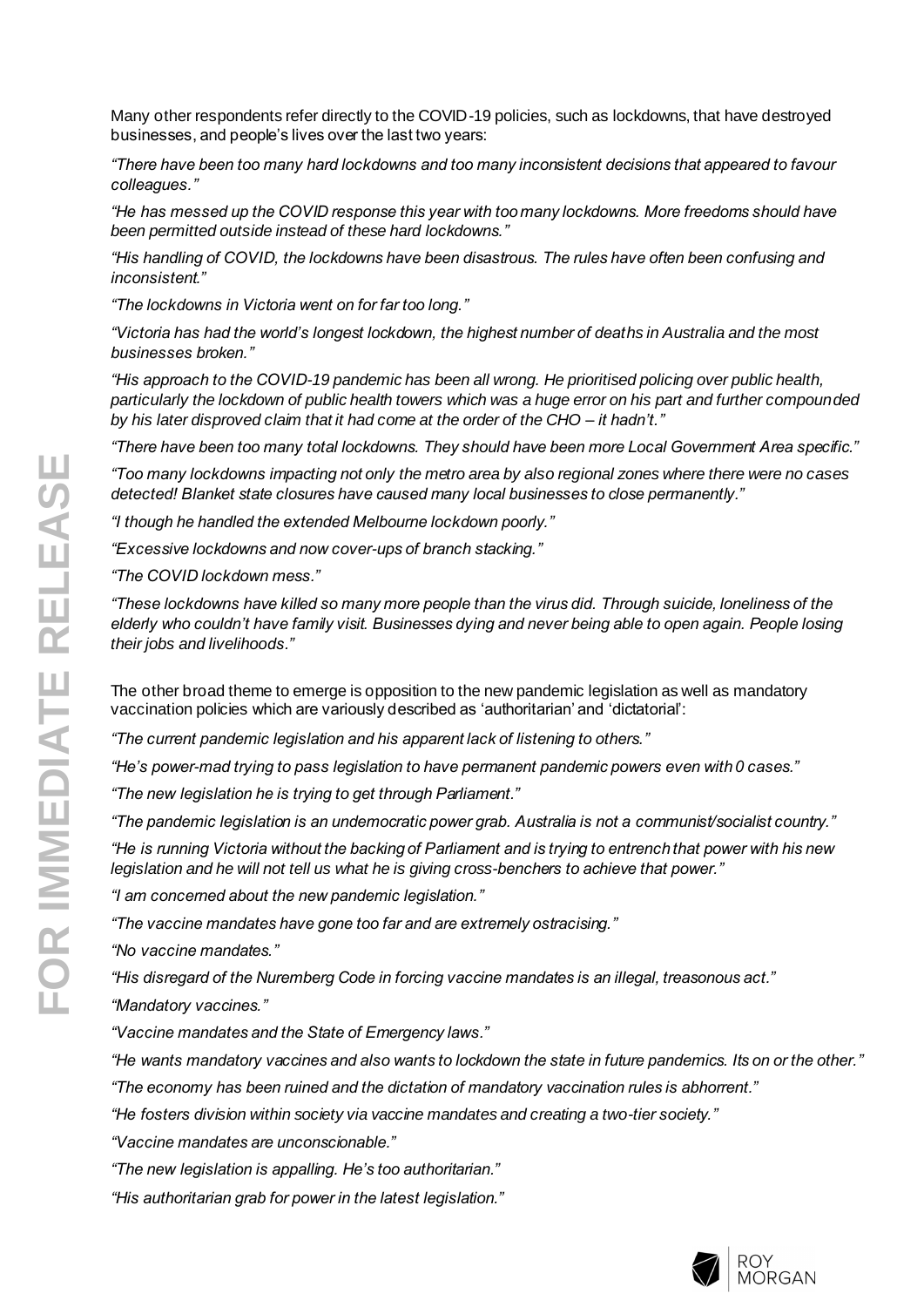## **Question 2:**

**Do you APPROVE or DISAPPROVE of the way Mr. Daniel Andrews is handling his job as Premier of Victoria? By Gender & Age**

|                   | Victorians 18+   |                    |             |                    |                        | Gender     |              | Age                |       |       |       |
|-------------------|------------------|--------------------|-------------|--------------------|------------------------|------------|--------------|--------------------|-------|-------|-------|
|                   | Sep 8-9,<br>2020 | Sep 28-29,<br>2020 | Oct<br>2020 | <b>Nov</b><br>2020 | <b>Nov 11,</b><br>2021 | <b>Men</b> | <b>Women</b> | <b>Under</b><br>35 | 35-49 | 50-64 | $65+$ |
|                   | %                | %                  | %           | %                  | %                      | %          | %            | $\%$               | %     | %     | %     |
| Approve           | 70               | 61                 | 59          | 71                 | 60.5                   | 55.5       | 65           | 72                 | 62.5  | 61    | 55    |
| <b>Disapprove</b> | 30               | 39                 | 41          | 29                 | 39.5                   | 44.5       | 35           | 28                 | 37.5  | 39    | 45    |
| <b>TOTAL</b>      | 100              | 100                | 100         | 100                | 100                    | 100        | 100          | 100                | 100   | 100   | 100   |

## **By Melbourne & Country Victoria**

|            | <b>Victorians</b><br>$18+$ | <b>Melbourne</b> | <b>Country Victoria</b> |
|------------|----------------------------|------------------|-------------------------|
|            | $\%$                       | %                | $\%$                    |
| Approve    | 60.5                       | 59.5             | 63                      |
| Disapprove | 39.5                       | 40.5             | 37                      |
| TOTAL      | 100                        | 100              | 100                     |

## **By State Vote**

|              |                                     | <b>Party Vote</b> |            |        |                        |                           |                   |           |  |  |
|--------------|-------------------------------------|-------------------|------------|--------|------------------------|---------------------------|-------------------|-----------|--|--|
|              | <b>Victorian</b><br><b>Electors</b> | ←NP               | <u>ALP</u> | Greens | <b>UAP</b><br>(Palmer) | <b>Justice</b><br>(Hinch) | <b>Ind/Others</b> | Can't say |  |  |
|              | %                                   | %                 | %          | $\%$   | %                      | $\%$                      | $\frac{0}{0}$     | %         |  |  |
| Approve      | 61                                  | 16                | 97         | 84     | 1.5                    | 37.5                      | 32.5              | 62.5      |  |  |
| Disapprove   | 39                                  | 84                | 3          | 16     | 98.5                   | 62.5                      | 67.5              | 37.5      |  |  |
| <b>TOTAL</b> | 100                                 | 100               | 100        | 100    | 100                    | 100                       | 100               | 100       |  |  |

This special Roy Morgan Snap SMS survey was conducted with a Victoria-wide cross-section of 1,357 Victorian electors aged 18+ conducted on Wednesday November 10, 2021.

**For further comment or more information contact: Michele Levine 0411 129 093 or Gary Morgan 0411 129 094 or email** [askroymorgan@roymorgan.com](mailto:askroymorgan@roymorgan.com).

#### **Margin of Error**

The margin of error to be allowed for in any estimate depends mainly on the number of interviews on which it is based. Margin of error gives indications of the likely range within which estimates would be 95% likely to fall, expressed as the number of percentage points above or below the actual estimate. Allowance for design effects (such as stratification and weighting) should be made as appropriate.

| <b>Sample Size</b> | <b>Percentage Estimate</b> |            |            |           |  |  |  |  |  |
|--------------------|----------------------------|------------|------------|-----------|--|--|--|--|--|
|                    | 40%-60%                    | 25% or 75% | 10% or 90% | 5% or 95% |  |  |  |  |  |
| .000               | ±3.0                       | ±2.        | ±1.9       | ±1.3      |  |  |  |  |  |